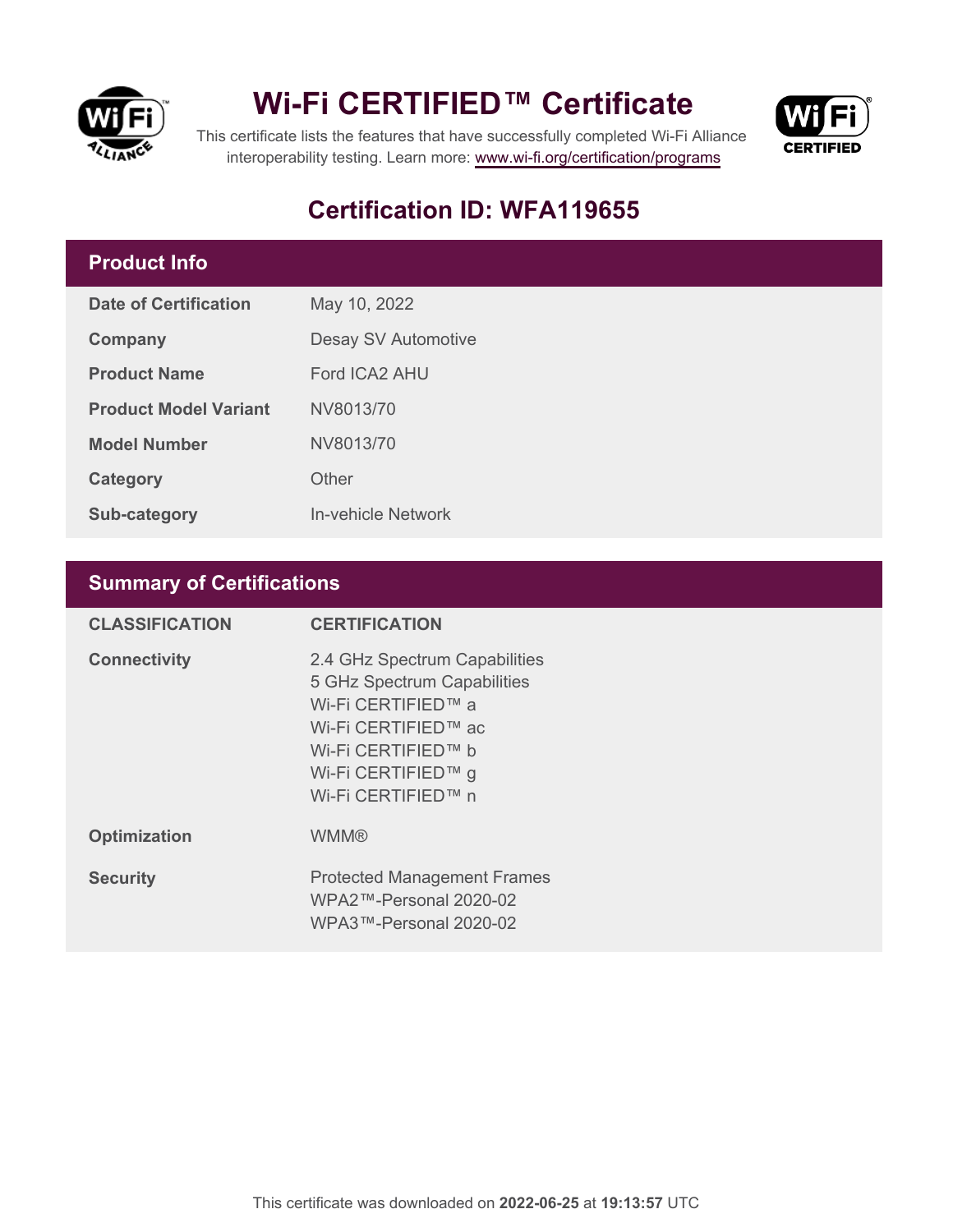

# **Wi-Fi CERTIFIED™ Certificate**

**Certification ID: WFA119655**



| <b>Role: Access Point</b>                                                                       | Page 2 of 3                                                           |               |              |  |
|-------------------------------------------------------------------------------------------------|-----------------------------------------------------------------------|---------------|--------------|--|
| <b>Wi-Fi Components</b>                                                                         |                                                                       |               |              |  |
| <b>Wi-Fi Component Operating System</b>                                                         | <b>RF Architecture</b>                                                |               |              |  |
| Android8.1.0<br><b>Wi-Fi Component Firmware</b><br>A <sub>0</sub>                               | <b>Bands Supported</b>                                                | Transmit (Tx) | Receive (Rx) |  |
|                                                                                                 | $2.4$ GHz                                                             | $\mathbf{1}$  | 1            |  |
|                                                                                                 | 5 GHz                                                                 | 1             | 1            |  |
| <b>Certifications</b>                                                                           |                                                                       |               |              |  |
| 2.4 GHz Spectrum Capabilities                                                                   | Wi-Fi CERTIFIED™ b                                                    |               |              |  |
| 20 MHz Channel Width in 2.4 GHz                                                                 | Wi-Fi CERTIFIED™ g                                                    |               |              |  |
| <b>5 GHz Spectrum Capabilities</b>                                                              | Wi-Fi CERTIFIED™ n                                                    |               |              |  |
| 20 MHz Channel Width in 5 GHz<br>40 MHz Channel Width in 5 GHz<br>80 MHz Channel Width in 5 GHz | <b>OBSS on Extension Channel</b><br>Short Guard Interval<br>A-MPDU Tx |               |              |  |
| <b>Protected Management Frames</b>                                                              |                                                                       |               |              |  |
| <b>WMM®</b>                                                                                     |                                                                       |               |              |  |
| WPA2™-Personal 2020-02                                                                          |                                                                       |               |              |  |
| WPA3™-Personal 2020-02                                                                          |                                                                       |               |              |  |
| Wi-Fi CERTIFIED™ a                                                                              |                                                                       |               |              |  |
| Wi-Fi CERTIFIED™ ac                                                                             |                                                                       |               |              |  |
| A-MPDU with A-MSDU<br><b>MCS 8-9 Rx</b><br>Short Guard Interval                                 |                                                                       |               |              |  |